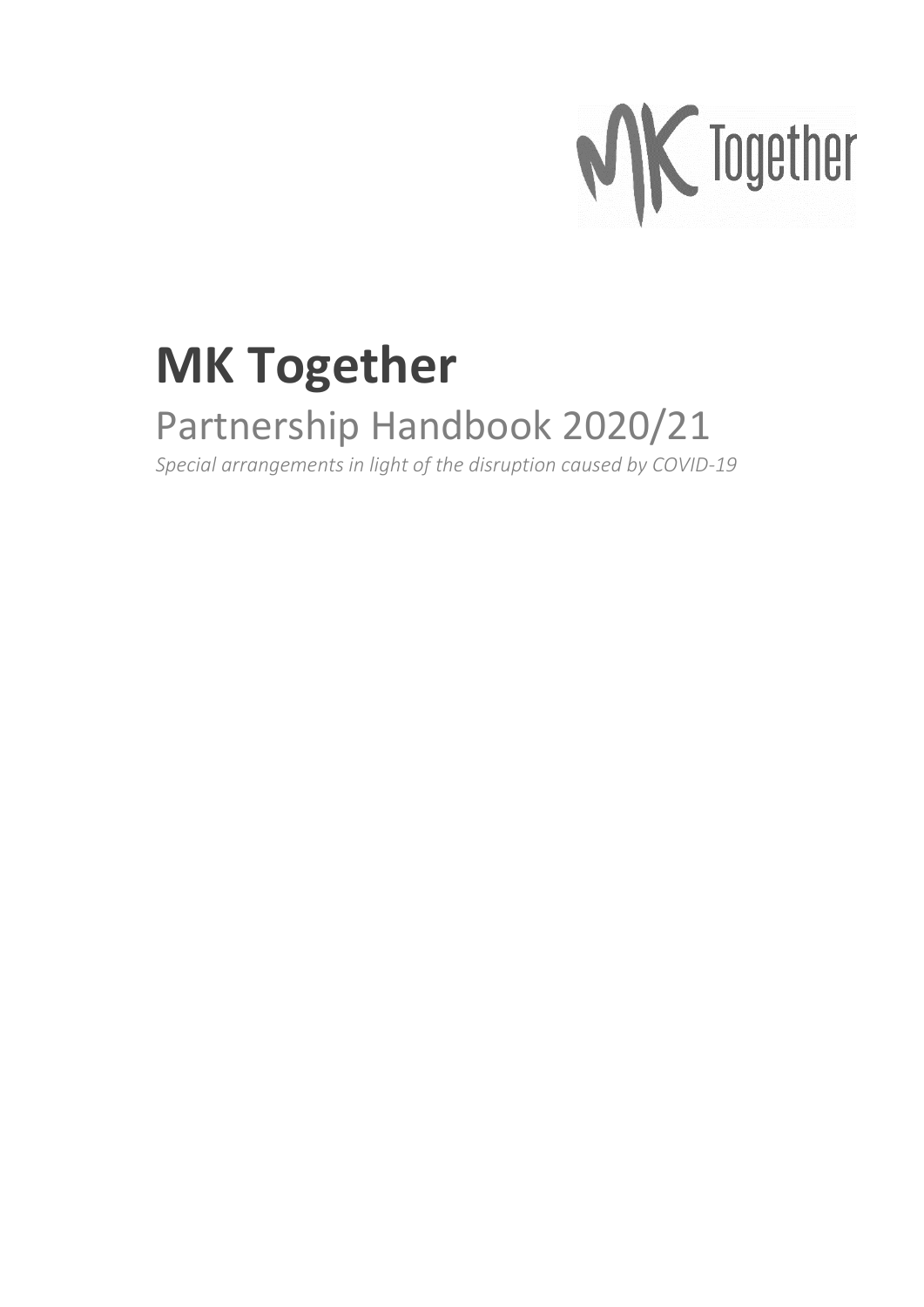#### **Introduction**

Strong partnerships are at the heart of the way we do things in Milton Keynes. We have long since realised that we will have greater impact on the lives of local people if we work closely together. Our strengthened partnership arrangements for safeguarding, community safety and health and wellbeing, which were introduced under the MK Together banner in 2019, have enabled us to make further progress. How do we know? At our last Ofsted inspection (Joint Targeted Area Inspection, published December 2019) inspectors reported:

#### **Key strengths**

There is clear drive and determination at a strategic level in Milton Keynes to improve outcomes for children. Effective governance structures and agency attendance at a wide range of boards provide evidence of a collective commitment to working in partnership in relation to safeguarding, and to meeting the needs of children with poor emotional and mental health.

Now more than ever, as we respond to the impact of the Covid-19 pandemic, we will need to ensure that local safeguarding processes are effective to protect the most vulnerable people in our community.

#### **Our guiding principles**

Our partnership arrangements have been underpinned by the following principles:

- **Improves outcomes for residents** our partnership working should have a direct impact on the lives of the people living in Milton Keynes
- **Maximises value for the Milton Keynes pound** streamlined partnerships which minimise duplication and help partners work together efficiently
- **Flexible and agile** partnerships which adapt as needed in order to keep up with the ever-changing world
- **Facilitates system wide working** a space for open and honest conversations, further enhancing relationships across the system.
- **Safeguarding as a golden thread**  it is front and central in everything we do.

#### **Being Flexible and agile**

The COVID-19 pandemic has not just impacted on our community, but also on partner organisations and continues to do so. Now more than ever, safeguarding the most vulnerable members of our community is of the upmost importance. COVID-19 has changed the way we work together. The outlook is for disruption to the way we have done things, and what we are doing, for perhaps twelve months, and maybe for longer. During this time social distancing guidance will need to be taken into account, as we increase our use of technology to connect with each other to become as effective and efficient as possible.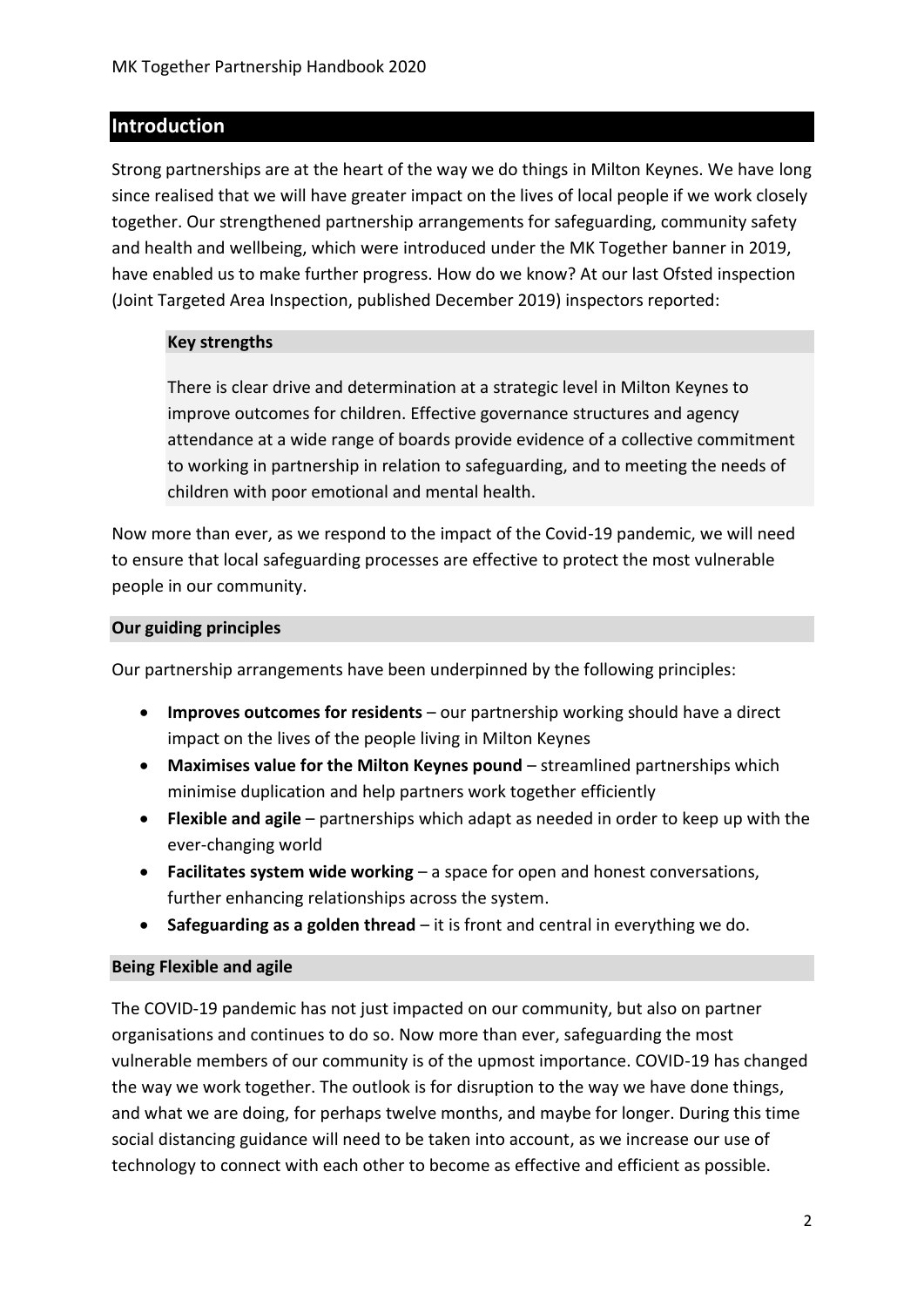This handbook has been produced to set out how the MK Together arrangements will operate for the period April 2020 to March 2021. These will be reviewed by the partnership in September 2020 and again January 2021.

Our partnership arrangements will:

- Have in place robust performance and quality monitoring measures with regard to the implementation of our agreed strategic priorities.
- Ensure that equality and diversity needs and safeguarding are incorporated in planning and service delivery.
- Be informed by innovation and sustainable best practice across the system which is then incorporated into commissioning plans.
- Have independent scrutiny at their core to provide assurance and hold a lens up to the system.
- Work with the support and advice of stakeholders and others, ensuring the views of the public are taken into account.
- Have suitable information sharing protocols in place signed by all responsible authorities.

#### **Independent scrutiny arrangements**

The whole partnership will continue to benefit from an independent safeguarding scrutineer who will act as a critical friend for decision making across the system. The safeguarding scrutineer observes and challenges the work of the partnership, offering oversight of the effectiveness of our partnership arrangements. The safeguarding scrutineer attends the Health and Wellbeing Board and the Community Safety Partnership, as well the MK Together Management Board, although this will be over video conferencing.

#### **Our statutory duties**

#### Health and Wellbeing Board

- To encourage integrated working for the purpose of advancing the health and wellbeing of the people in its area.
- To prepare and publish a joint health and wellbeing strategy.
- To prepare and publish a joint strategic needs assessment.

#### Community Safety Partnership

- To prepare a strategic assessment identifying the crime and community safety priorities in the area through the analysis of information provided by partner agencies and the community.
- To produce a partnership plan setting out the approach to addressing those priorities.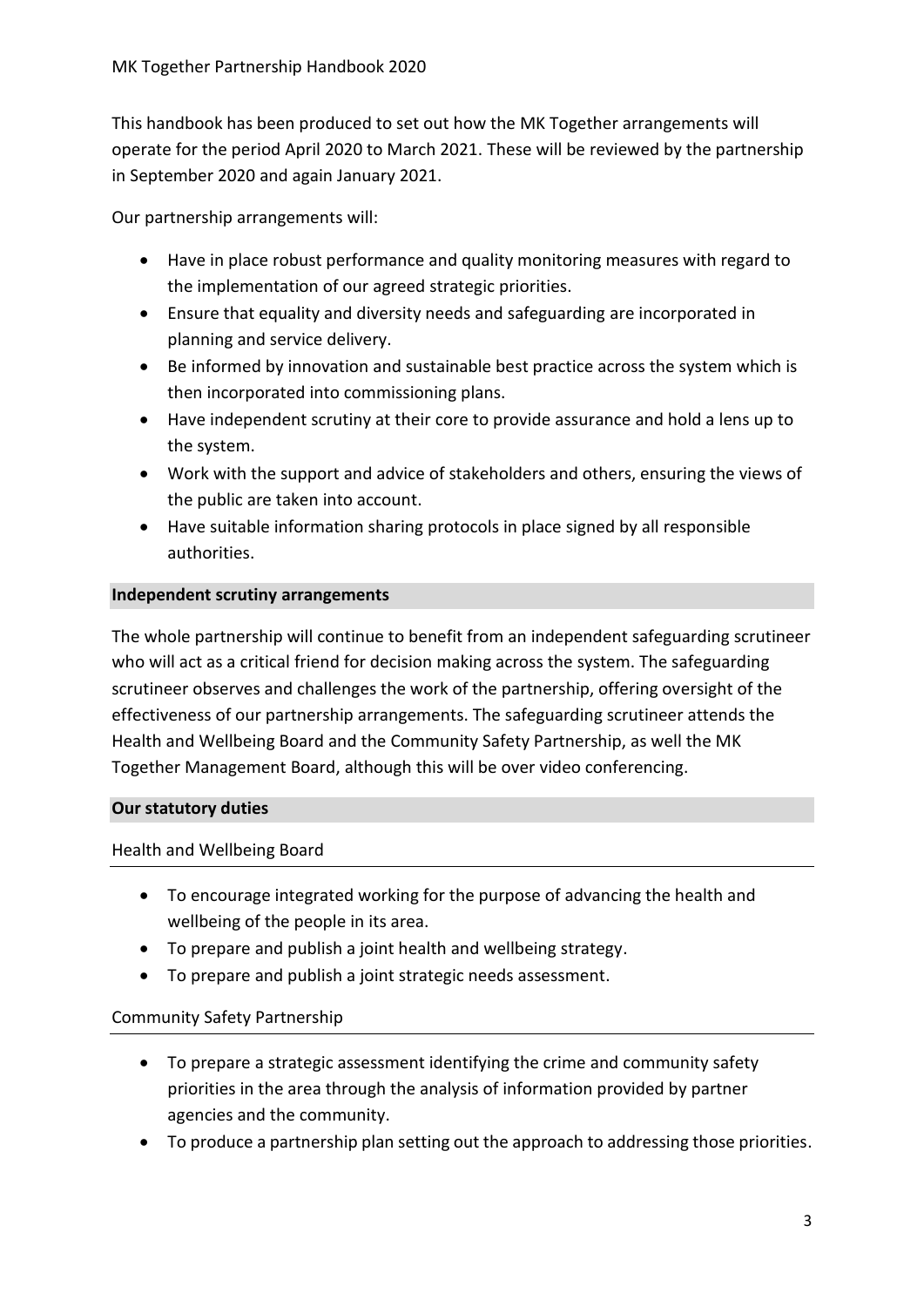- To meet minimum standards of community consultation and engagement on issues of crime and disorder and substance misuse.
- To ensure an information sharing protocol is in place.
- To coordinate domestic homicide reviews.

#### **Safeguarding Partnership**

- To seek assurance that partner agencies are delivering on their statutory safeguarding responsibilities.
- To make arrangements to work together to safeguard and promote the welfare of all children in a local area.
- To coordinate and ensure the effectiveness of agencies in supporting vulnerable adults.
- To publish arrangements including arrangements for independent scrutiny.
- To carry out child safeguarding Reviews, safeguarding adult reviews and implement local and national learning
- To have arrangements in place to review child deaths.
- To publish a strategic plan (adults) and an annual report on the work of the partnership
- To carry out a review of restraint at Oakhill Secure Training Centre.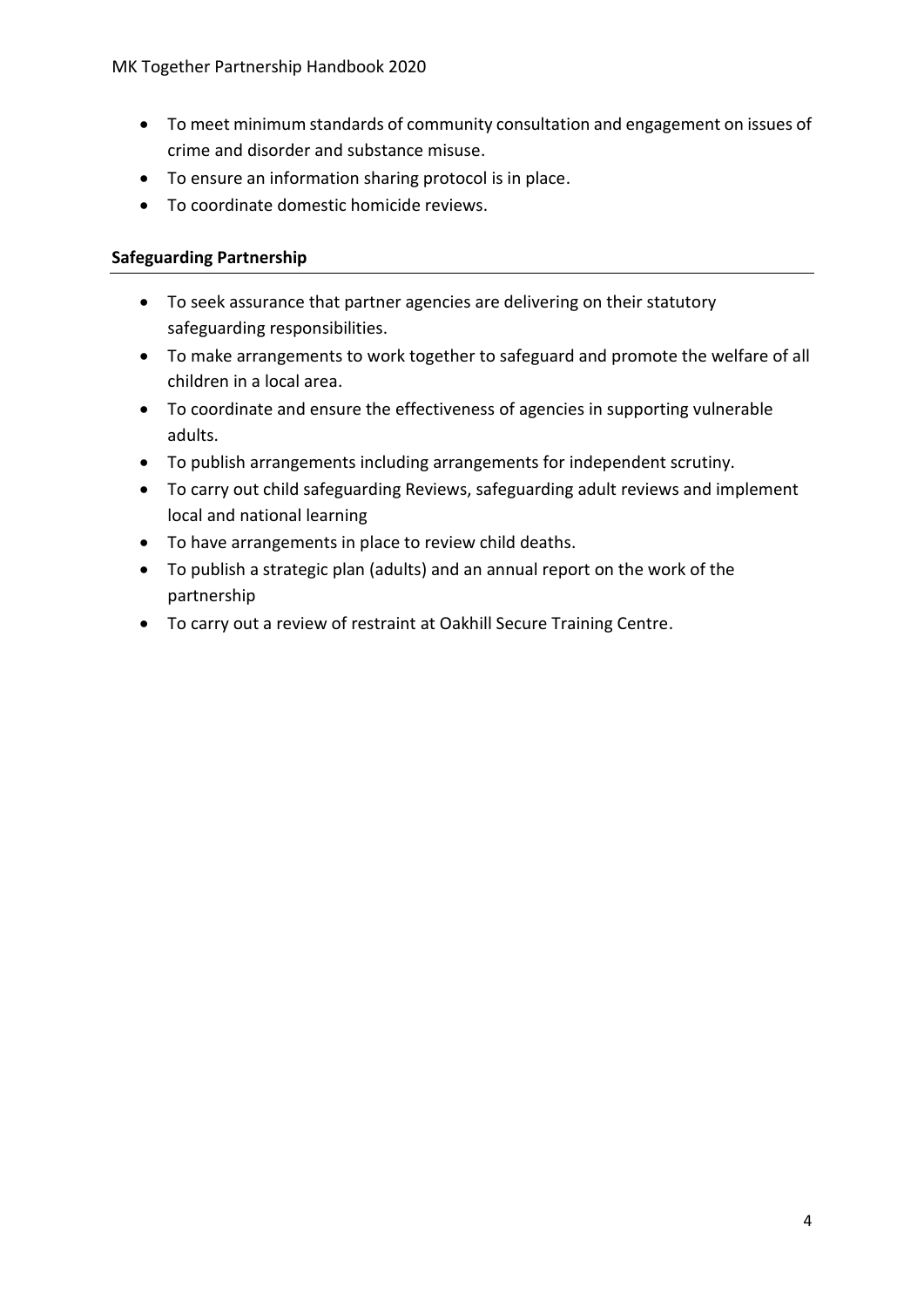#### **Strategic Partnership Boards**

The Health and Wellbeing Board and the Community Safety Partnership are the key strategic partnerships for Milton Keynes. Both are statutory

#### **Health and Wellbeing Board – Terms of reference**

#### **Frequency of meeting: Twice annually (July 2020 and January 2021)**

Health and Wellbeing Boards are a key component of the Health and Social Care Act 2012<sup>1</sup> and are statutory bodies. Constituted as a committee of Milton Keynes Council, the Health and Wellbeing Board is a Partnership Board. Acting as a key forum for leaders in health and social care they are designed to ensure an integrated and co-ordinated approach across NHS, social care and public health services in Milton Keynes.

The key functions of the Health and Wellbeing Board are:

- a) To provide system wide strategic leadership and oversight for improving the health and wellbeing of the people of Milton Keynes.
- b) To assess the strengths and needs of the local population and set strategic priorities for Health and Wellbeing by agreeing a Joint Health and Wellbeing Strategy, informed by the voice of people that live and work in Milton Keynes, that drives the priorities for the commissioning plans and public health action for health, social care, education and other services the Board considers appropriate.
- c) To have overarching oversight of the delivery of strategic objectives as set out in the Joint Health and Wellbeing Strategy.

The core membership of the board will be made up of:

- The Leader of the Council (Chair)
- MKCCG Chair (Vice Chair)
- MKCCG Director of Commissioning and Contracting
- MKC Chief Executive
- MKC Director of Adult Services
- MKUHFT Chief Executive
- Central and North West London NHS Trust (CNWL) Chief Executive
- GP representative
- TVP Area Commander
- Director of Public Health
- Healthwatch representative
- VCS representative

<sup>1</sup> http://www.legislation.gov.uk/ukpga/2012/7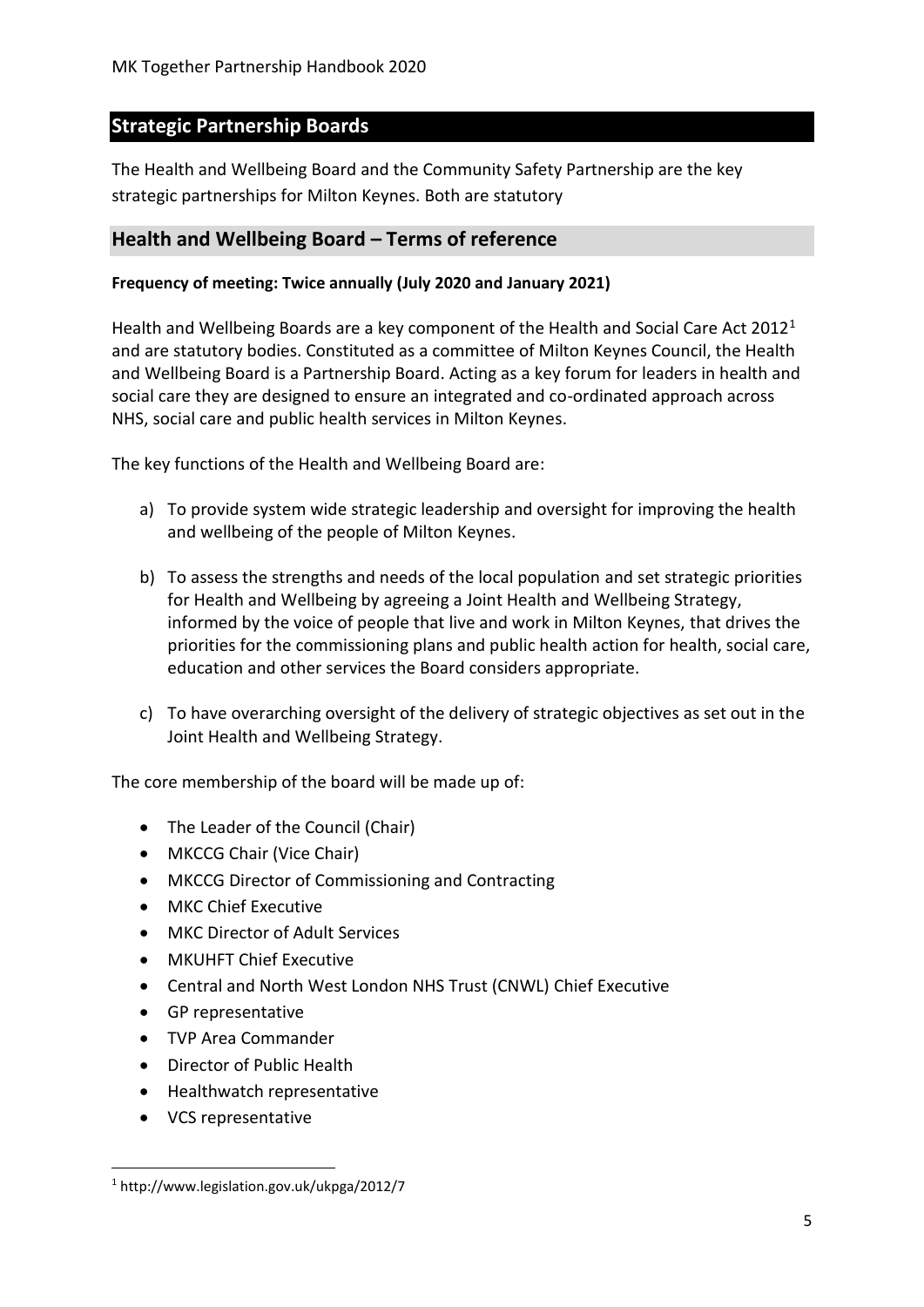• MKC Councillor from each group to include the Portfolio Holder for Adult Services, the Leader of the main opposition group and a representative from the minority opposition party

No elected councillor may serve on the Health and Wellbeing Board and hold a position of Chair of a Milton Keynes Council scrutiny committee.

The Independent Scrutineer will be in attendance. Other representatives may be invited to join the Board in an advisory or expert capacity by the Chair.

Meetings will be held in public except where exempt or confidential information is likely to be disclosed, and the meeting or part of the meeting is held in private. The public will be able to watch the meetings live on-line via YouTube. As usual, questions from the public should be submitted in advance of the meeting to mktogether@milton-keynes.gov.uk

Meetings are conducted in accordance with procedural rules applicable to council committees*,* except where modified by these terms of reference. The meetings will be run using video conferencing (MS Teams).

Core voting members (other than councillors) are required to nominate deputies. Councillors, intending to nominate a substitute to attend on their behalf should notify Democratic Services in writing (which can be by email) before the start time for the meeting.

The quorum for the Board will consist of six members, of whom no more than half will be Councillors. Only core members will have the right to vote.

The main agenda items for the two meetings will be as follows:

#### **July 2020**

#### **January 2021**

- System response to COVID 19
- Measures of Success
- Joint strategic needs assessment
- Agree strategic priorities

#### **Community Safety Partnership– Terms of reference**

#### **Frequency of meeting: Twice annually (September 2020 and March 2021)**

It is a requirement of the Crime and Disorder Act 1998<sup>2</sup> to have a Community Safety Partnership. Our Community Safety Partnership provides strategic direction and executive accountability with the aim of reducing crime, and the fear of crime and making Milton Keynes a safer place.

The key functions of the Community Safety Partnership:

<sup>2</sup> http://www.legislation.gov.uk/ukpga/1998/37/contents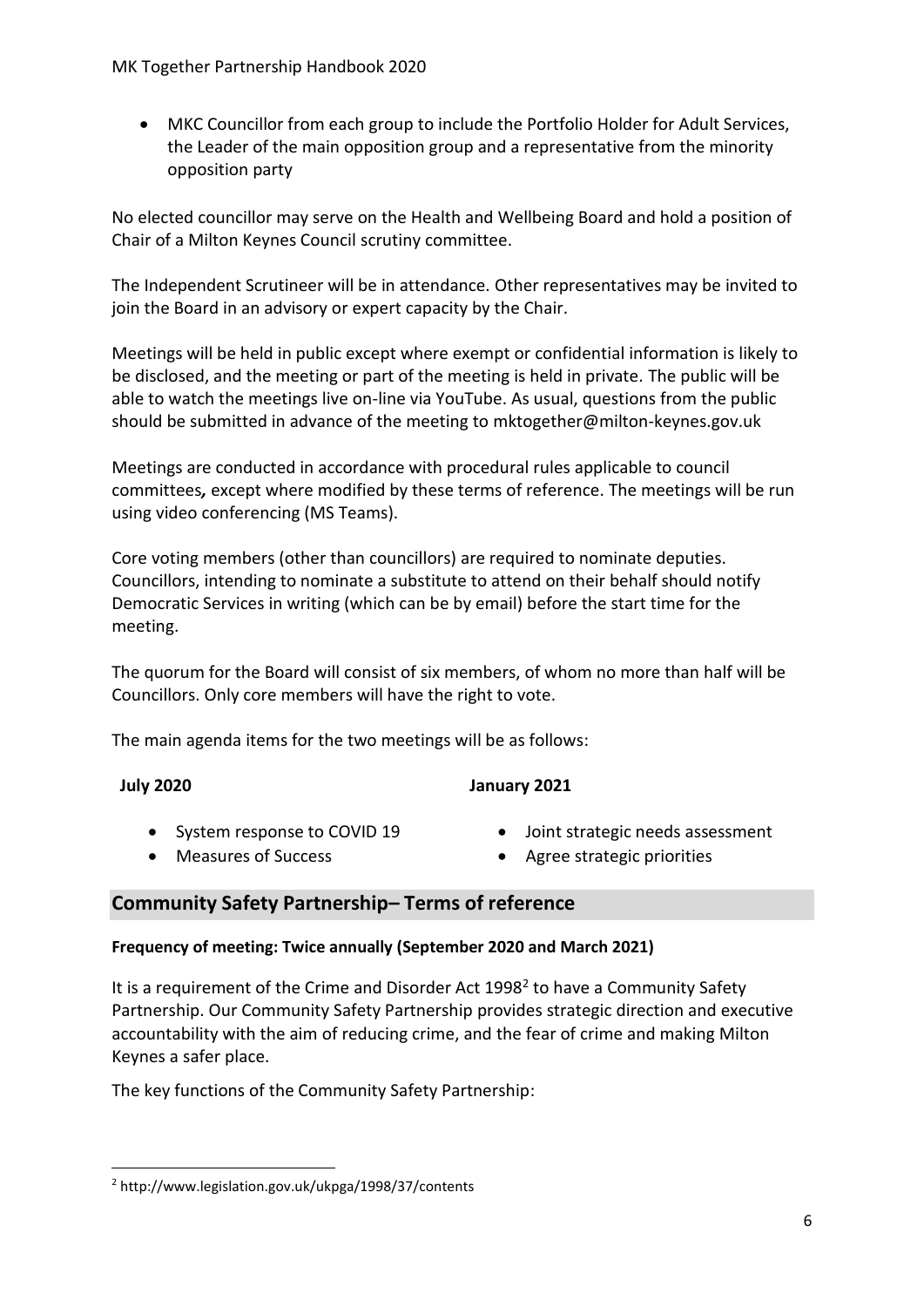- a) To agree the overarching strategy to deliver community safety, reduce crime and disorder and fear of crime, reduce the misuse of drugs and alcohol, reduce reoffending by adults and young people, and tackle anti-social behaviour, informed by the voice of people who live and work in Milton Keynes.
- b) To agree the three-year community safety plan and review on an annual basis, informed by an annual overarching strategic assessment of crime and anti-social behaviour in the area.
- c) To receive and approve an annual report which details a review of plans and activities.

The Milton Keynes Council Cabinet member with responsibility for Community Safety will be appointed Chair, with the Vice-Chair being the Police Area Commander for Milton Keynes.

The core membership of the board will be made up as follows (representatives of the responsible authorities denoted with \*):

- MKC Cabinet Member (Chair)
- TVP Area Commander (Vice Chair)\*
- MKC Chief Executive\*
- MKCCG Director of Commissioning and Contracting\*
- Bucks Fire and Rescue\*
- National Probation Service\*/Community Rehabilitation Company\*
- Representative of the Police and Crime Commissioner
- Director of Children's Services
- Director of Public Health
- VCS representative
- Urban and rural parish councillor
- Business representative
- MKC Councillor from each group

The Independent Scrutineer will be in attendance. Other representatives may be invited to join the Board in an advisory or expert capacity by the Chair. Membership will be reviewed annually to ensure that the partnership has the requisite skills to meet the statutory requirements of a community safety partnership.

The representatives of the responsible authorities are voting members of the Community Safety Partnership. If a voting member is unable to attend a meeting he or she should appoint a deputy to act as a substitute. Any nominated deputies or substitutes for voting members must be of an appropriate seniority and be adequately briefed.

A quorum will consist of a minimum of four representatives of the Responsible Authorities, except in financial matters when an affirmative vote of all Responsible Authorities will be required.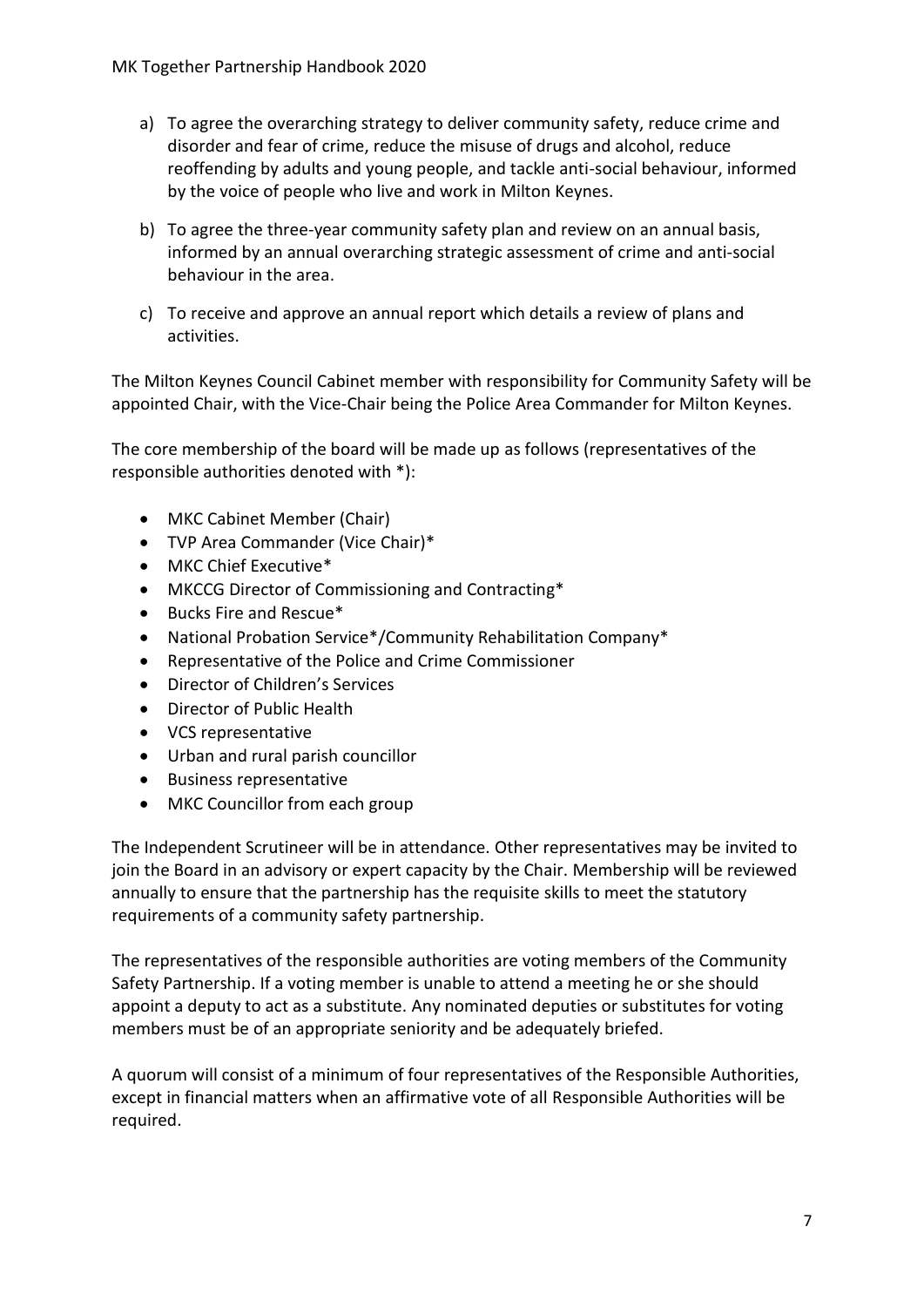Meetings will be held in public except where exempt or confidential information is likely to be disclosed, and the meeting or part of the meeting is held in private. The public will be able to watch the meetings live on-line via YouTube. As usual, questions from the public should be submitted in advance of the meeting to [mktogether@milton-keynes.gov.uk](mailto:mktogether@milton-keynes.gov.uk)

Meetings are conducted in accordance with procedural rules applicable to council committees*,* except where modified by these terms of reference. The meetings will be run using video conferencing (MS Teams).

The main agenda items for the two meetings will be as follows:

#### **September 2020**

#### **March 2021**

- Strategic Assessment
- Conclusion of Knife Crime TAF
- Report on Domestic Homicide Reviews
- Results of annual survey
- Agreeing updated strategic priorities
- Report on Domestic Homicide Reviews

#### **MK Together Management Board – Terms of reference**

#### **Frequency of meeting: Four times annually (April, July, October, February)**

The MK Together Management Board brings together senior leaders from key agencies in Milton Keynes to lead the delivery of strategic priorities and incorporates our multi-agency safeguarding arrangements as set out in Working Together 2018<sup>3</sup> and the Care Act 2014<sup>4</sup>.

The MK Together Management Board is accountable to both the Health and Wellbeing Board and the Community Safety Partnership and will be the operational decision-making body for system wide service design. The board will do this by:

- a) Agreeing strategic priorities for the safeguarding of children and adults and reporting on progress annually.
- b) Developing shared policies, processes and response to identified issues, making best use of the total resources available.
- c) Co-ordinating the work of the affiliated boards, delegating effectively and providing active support and sponsorship.
- d) Commissioning any reviews including Child Safeguarding Practice Reviews, Safeguarding Adult Reviews and Domestic Homicide Reviews.

The core membership of the board will be made up of chief officer or senior level representation from the following agencies and will include lead representatives for local safeguarding partners:

<sup>3</sup> https://www.gov.uk/government/publications/working-together-to-safeguard-children--2

<sup>4</sup> http://www.legislation.gov.uk/ukpga/2014/23/contents/enacted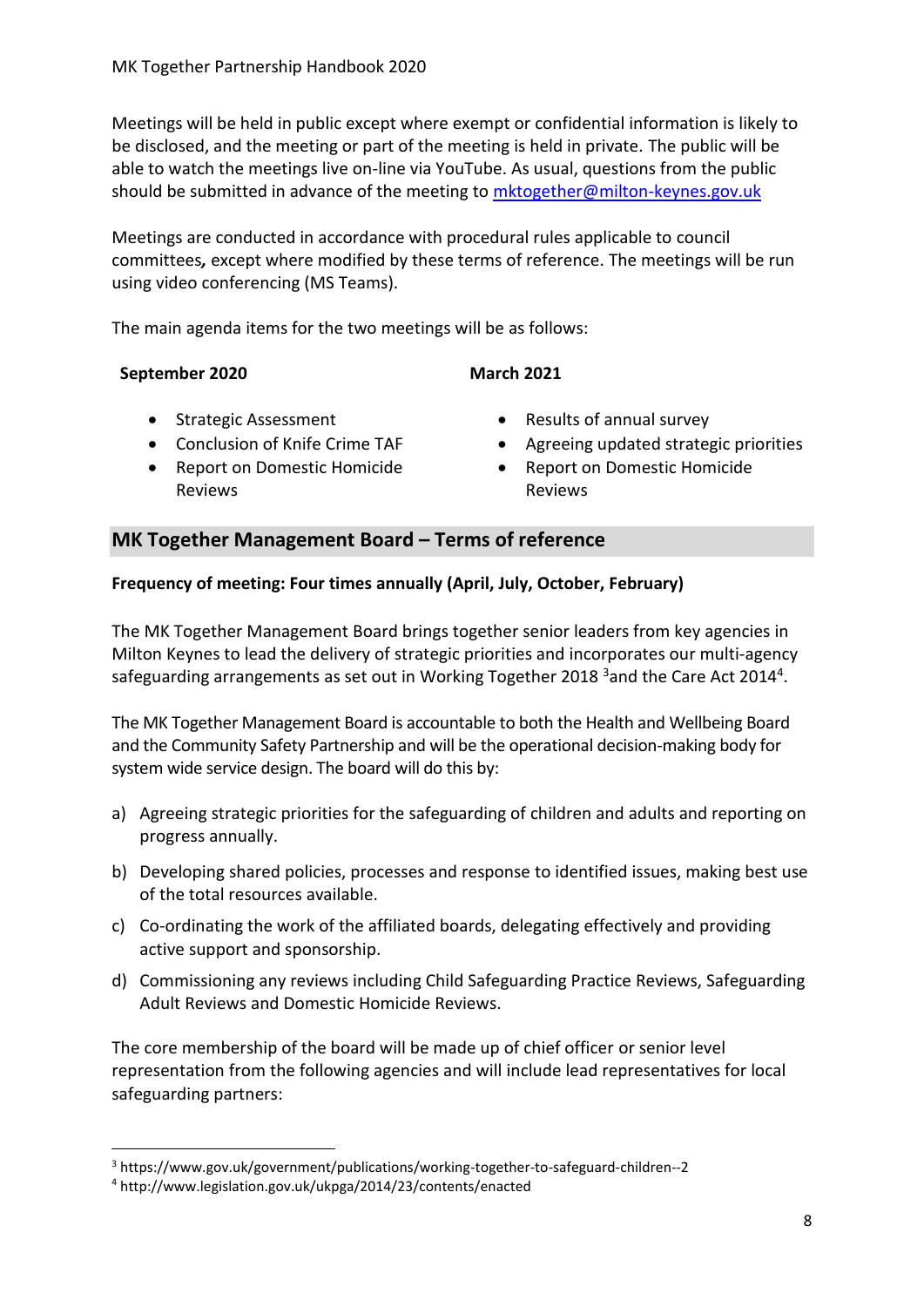- Milton Keynes Council (four places to include the Director of Adult Services, Director of Children's Services and Director of Public Health)
- Milton Keynes CCG (two places)
- Thames Valley Police (two places)
- Milton Keynes University Hospital Foundation Trust (two places)
- CNWL (two places)
- Bucks Fire and Rescue
- GP representation
- National Probation Service/Community Rehabilitation Company
- Healthwatch
- HMP Woodhill

Other representatives may be invited to join the Board in an advisory or expert capacity by the Chair.

Agencies should ensure regular and consistent attendance. In order for the meeting to be considered quorate, one representative of each of the following organisations must be present: Milton Keynes Council, Milton Keynes CCG, Thames Valley Police, Milton Keynes University Hospital Foundation Trust, and CNWL. The meetings will be run using video conferencing (MS Teams).

The chair of this meeting will rotate on an annual basis between the most senior representatives of the Council, the CCG and Thames Valley Police.

#### **Affiliated Boards**

When established, the partnership had seven affiliated boards, each responsible for the delivery of a specific work stream. Each of the board has a sponsor from the MK Together Management Board.

#### **The role of the sponsor**

- To provide direction and guidance for the work of the affiliated board, reporting on and being accountable for progress made.
- To link between the affiliated board and MK Together Management Board, escalating risks and issues.
- To chair the affiliated board or to agree suitable alternative chairing arrangements.
- To secure agency representation and commitment to the delivery of the work of the affiliated board.
- To negotiate consensus amongst affiliated board members where there are differences of opinion, resolving conflict when needed.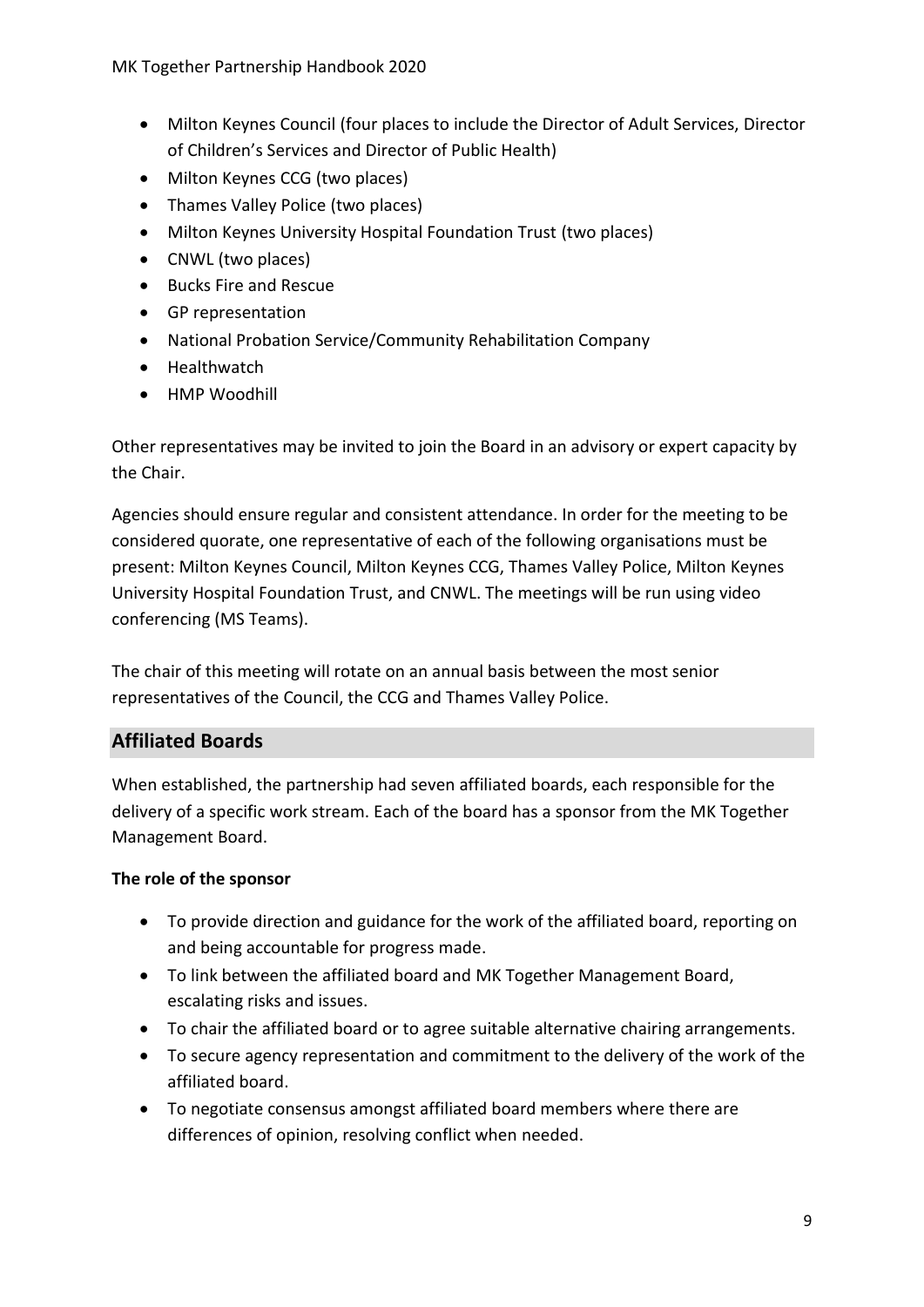The affiliated boards will link appropriately with wider strategic partnerships in order to maximise opportunities for joined up working.

#### Affiliated Boards April 2020-March 2021 Arrangements

#### *1) Voice Suspended*

The Voice Board feeds the voice of local people into the work of the partnership and provides feedback to stakeholders. The Voice Board works closely with existing groups and coordinates multi-agency public consultation. **This board will be suspended until March 2021, the work will be transferred to the main partnership.** 

#### *2) Workforce Suspended*

The Workforce Board develops joint policy and procedures and ensures there is access to appropriate training. The Workforce Board is responsible for implementing learning from Case Reviews. **This board will be suspended until March 2021, responsibility for implementation of learning from reviews will be transferred to the assurance affiliated board.**

#### *3) Risk*

The Risk Board identifies new and emerging areas of risk and exploitation. This Board maintains oversight of case-based panels including Channel, Multi-Agency Risk Management Group, Vulnerable Adult Risk Management and CR-MARAC. **This board will review its workplan to focus on essential work. Non-essential work will be deferred.**

#### *4) Tasking*

The Tasking Board develops and delivers multi-agency activities in response to specific problems or issues, including awareness raising campaigns and joint disruption or enforcement operations.

#### *5) Assurance*

The Assurance Board monitors performance against partnership plans and organises thematic reviews, audits and data review as appropriate. This Board is responsible for providing oversight of the statutory safeguarding responsibilities **This board will meet monthly until March 2021.** 

#### *6) Review*

The Review Board manages local and statutory case and practice reviews, ensuring they are appropriately commissioned, meet quality expectations and are delivered in a timely fashion, and that actions are taken forward and learning shared.

#### *7) Child death*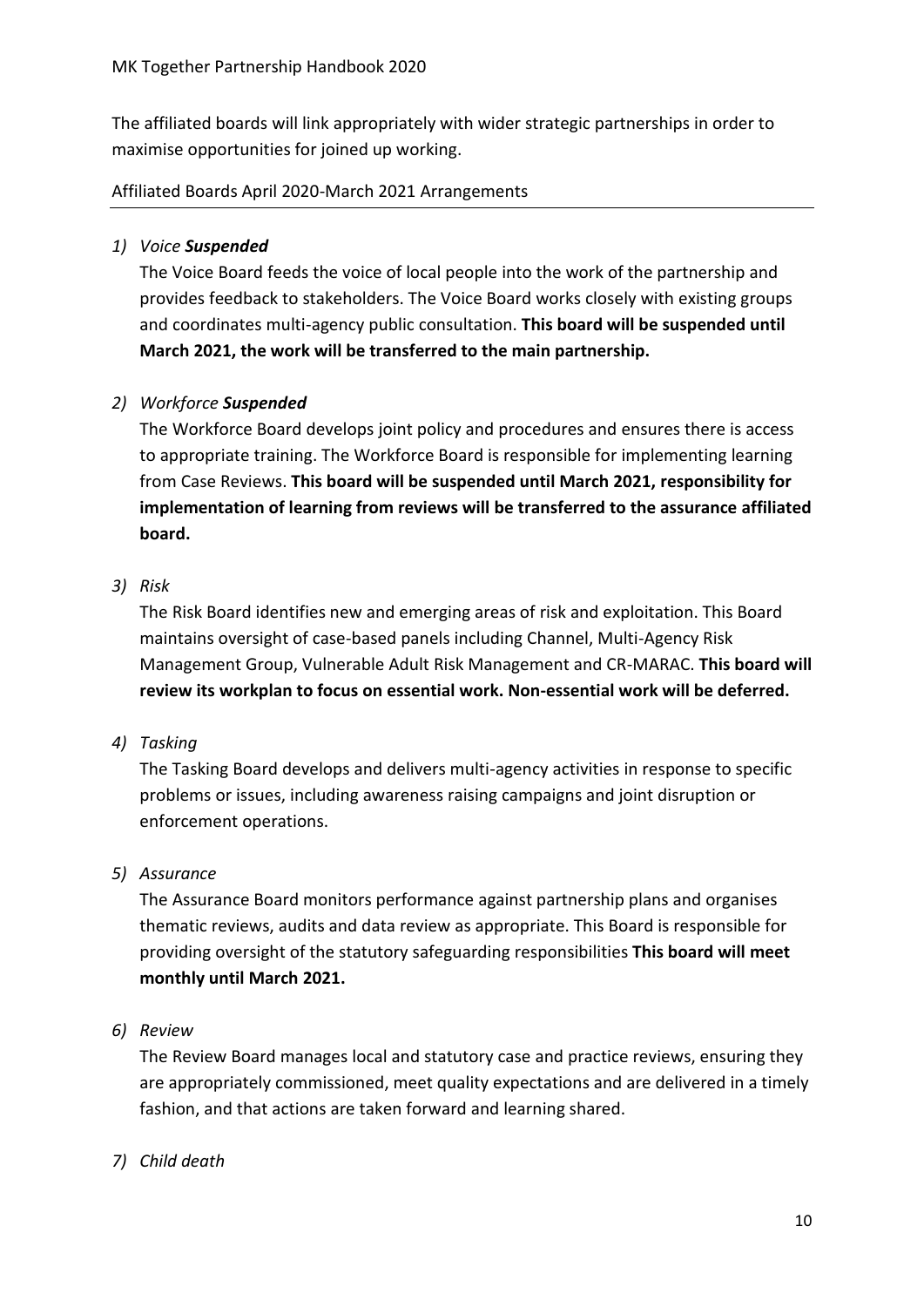The Child Death Board reviews deaths of children normally residing in Milton Keynes, recording modifiable factors and making any recommendations for preventative action.

#### **Terms of Reference for Affiliated Boards**



**Reporting**

#### **Purpose**

To feed the voice of local stakeholders into the work of the partnership, working with existing groups to co-ordinate multi-agency consultation.

It will do this by:

- Seeking the views of stakeholders and feeding back to the wider partner
- Creating opportunities for public and partner engagement through  $\sim \sim \sqrt{v}$
- Fulfilling the Community Safety Partnership's statutory duty to  $\varphi$ including oversight of the annual crime and disorder survey.
- Ensuring relevant partners for safeguarding, including GP $\sim$ colleges are engaged with the partnership.
- Communicating with stakeholders on the work of  $\sim$

#### **Membership**

#### **Chair: Deputy Chief Executive, Health Milton Keynes**

- Milton Keynes Council
- Thames Valley Po
- Milton Keynes  $\sim$  Ming Group
- Other agency *dives to be nominated*

In order for the meeting to be quorate, at least one representative from the Local Authority, CCG and Thames Valley Police are required. Chair may invite members as necessary.

 $\triangle$ ne Board is accountable to the MK Together Management Board and provides a regular update by highlight report.

- The Board receives strategic direction from the MK Together Management Board.
- The Sponsor will ensure the work of this Board is informed by the work of other affiliated boards.
- The Sponsor will liaise directly with the sponsors of the other boards to support public and stakeholder engagement.

#### **Meets at least 4 times annually**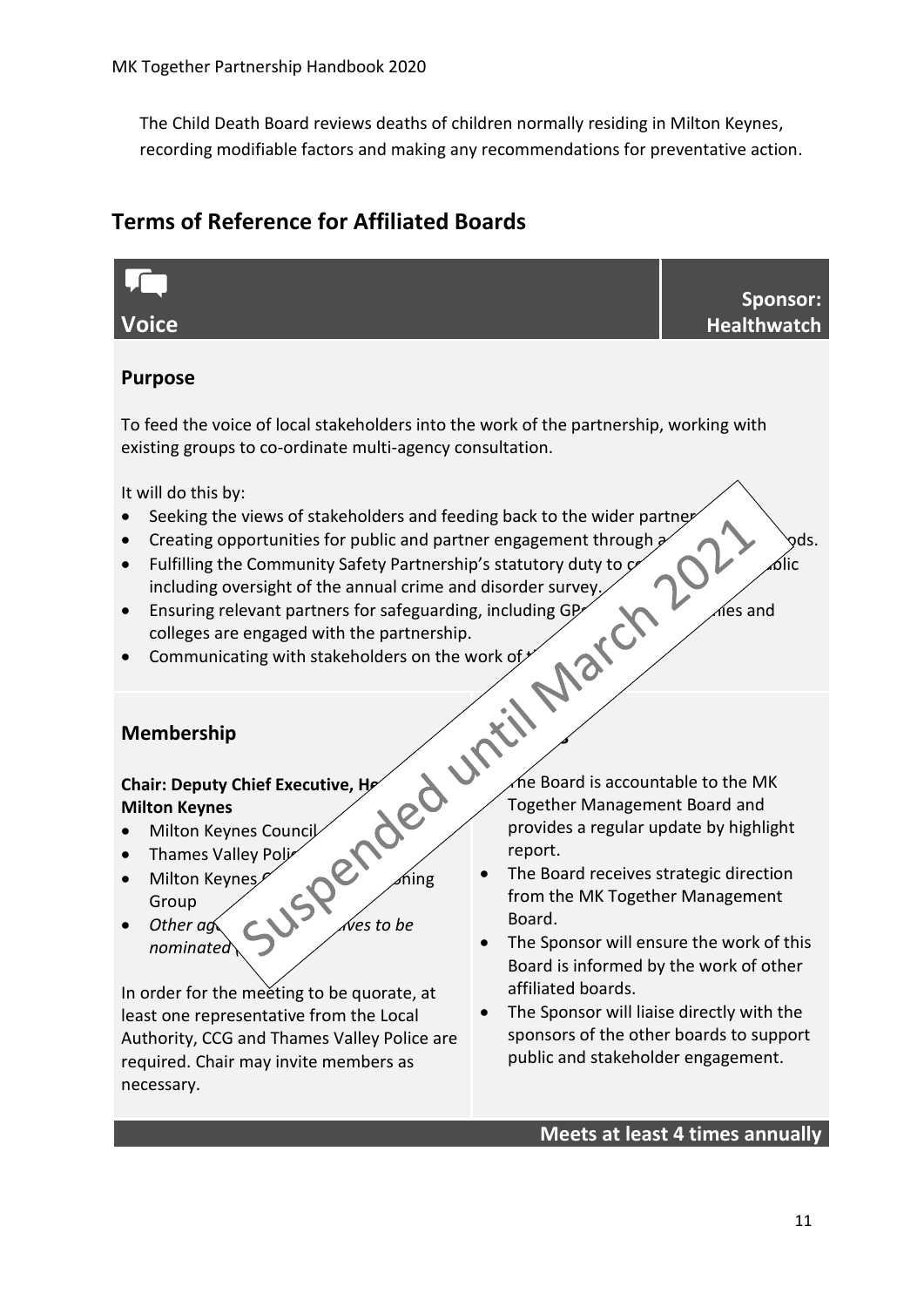# **Workforce**

#### **Purpose**

To promote consistency and best practice ensuring appropriate multi-agency learning, development and training is accessible and targeted at the appropriate local priorities. This board is responsible for identifying and embedding appropriate learning from review activity.

It will do this by:

- Sharing learning from Child Safeguarding Practice Reviews, Safeguard  $\mathcal{P}$  Reviews, Local Learning Reviews, and Domestic Homicide Reviews.
- Reviewing published national Child Safeguarding Practice Reviews,  $\mathbb{Z}$  Adult Reviews and Domestic Homicide Reviews to identify appropriate  $\sim$
- Managing multi-agency communication regarding changes and updates to local and national policy and procedure.
- Referring to the multi-agency Competency Framework assessment for a settle and the efficacy of workforce standards.
- Working closely with the other affiliate  $\mathcal{P}$  arity of message and alignment of key priorities.

#### **Membership**

#### **Chair: Nursing Direat**

- Milton Keyn
- Thames
- Milto $\leftarrow$   $\leftarrow$  Commissioning Group  $\mathfrak h$
- Bucks Fire  $\overline{\triangle}$  escue (BFRS)
- Milton Keynes University Hospital NHS Foundation Trust (MKUHFT)
- South Central Ambulance Services (SCAS)

In order for the meeting to be quorate, at least one representative from the Local Authority, CCG and Thames Valley Police are required. Chair may invite members as necessary.

#### **Reporting**

- The Board is accountable to the MK Together Management Board and provides a regular update by highlight report.
- The Board receives strategic direction from the MK Together Management Board.
- The Sponsor will ensure the work of this Board is informed by the work of other affiliated boards.
- The Sponsor will liaise directly with the Sponsor/Chair of the Assurance Board where Case Review action plans include actions associated with workforce competency.

#### **Meets at least 6 times annually**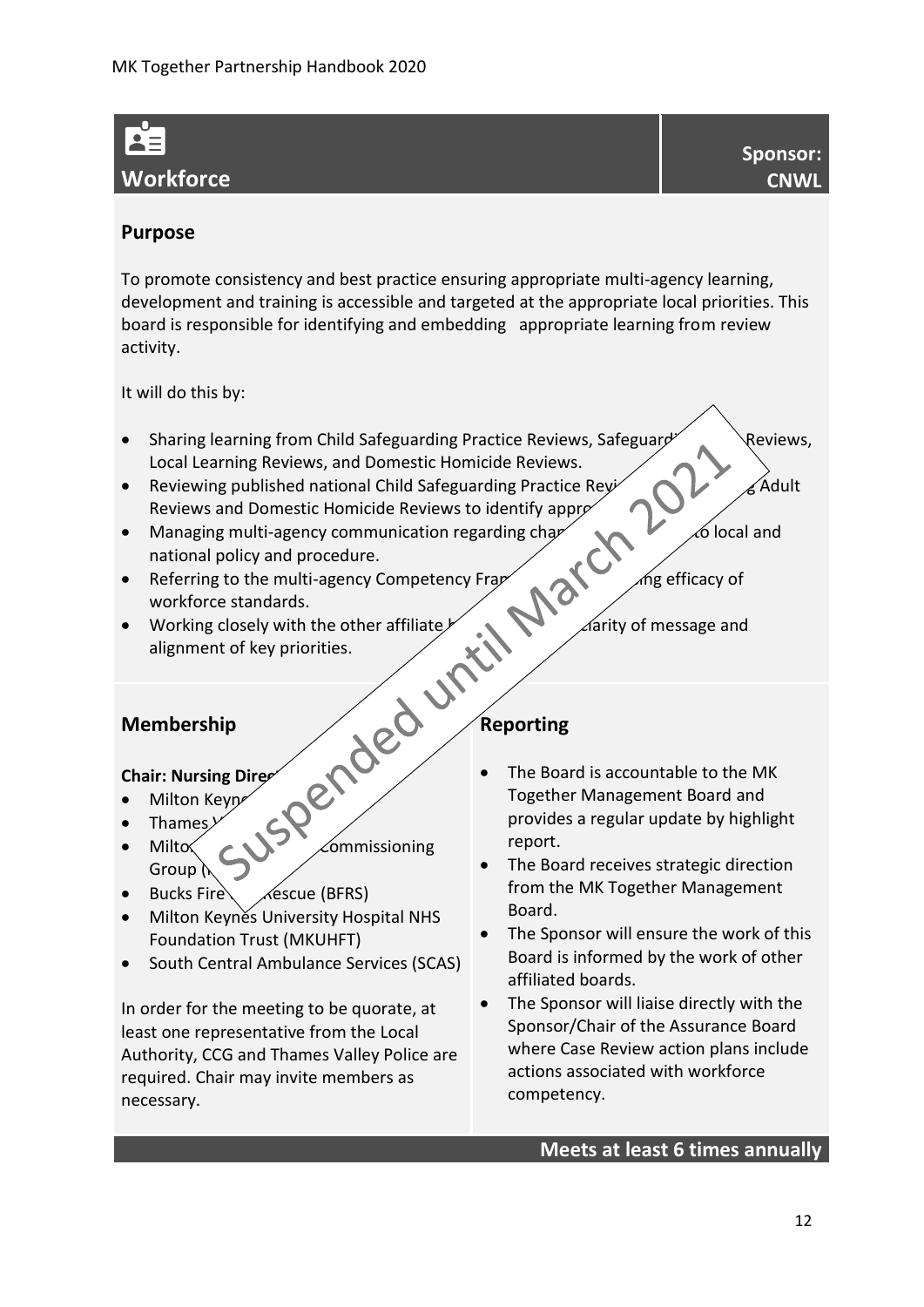

**Sponsor: Thames Valley Police**

#### **Purpose**

To identify and highlight new and emerging areas of risk. The board has oversight of casebased panels, including but not exclusively Channel, Multi-Agency Risk Management (MARM) Group, Vulnerable Adults Risk Management (VARM) Group and Multi-Agency Risk Assessment Conference (MARAC).

It will do this by:

- Maintaining strategic oversight of ongoing and emerging risks and vulnerabilities.
- Providing escalation routes for concerning issues that require strategic response and action.
- Assessing partnership data and intelligence to identify trends and multi-agency issues.
- Having oversight of and input into multi-agency policies for at risk groups taking national and local learning into account.

#### **Membership**

#### **Chair: LPA Commander, Thames Valley Police**

- Milton Keynes Council
- Thames Valley Police
- Milton Keynes Clinical Commissioning Group
- *Other agency representatives to be nominated (TBC)*

In order for the meeting to be quorate, at least one representative from the Local Authority, CCG and Thames Valley Police are required. Chair may invite members as necessary.

#### **Reporting**

- The Board is accountable to the MK Together Management Board and provides a regular update by highlight report.
- The Board receives strategic direction from the MK Together Management Board.
- The Sponsor will ensure the work of this Board is informed by the work of other affiliated boards.

**Meets at least 6 times annually**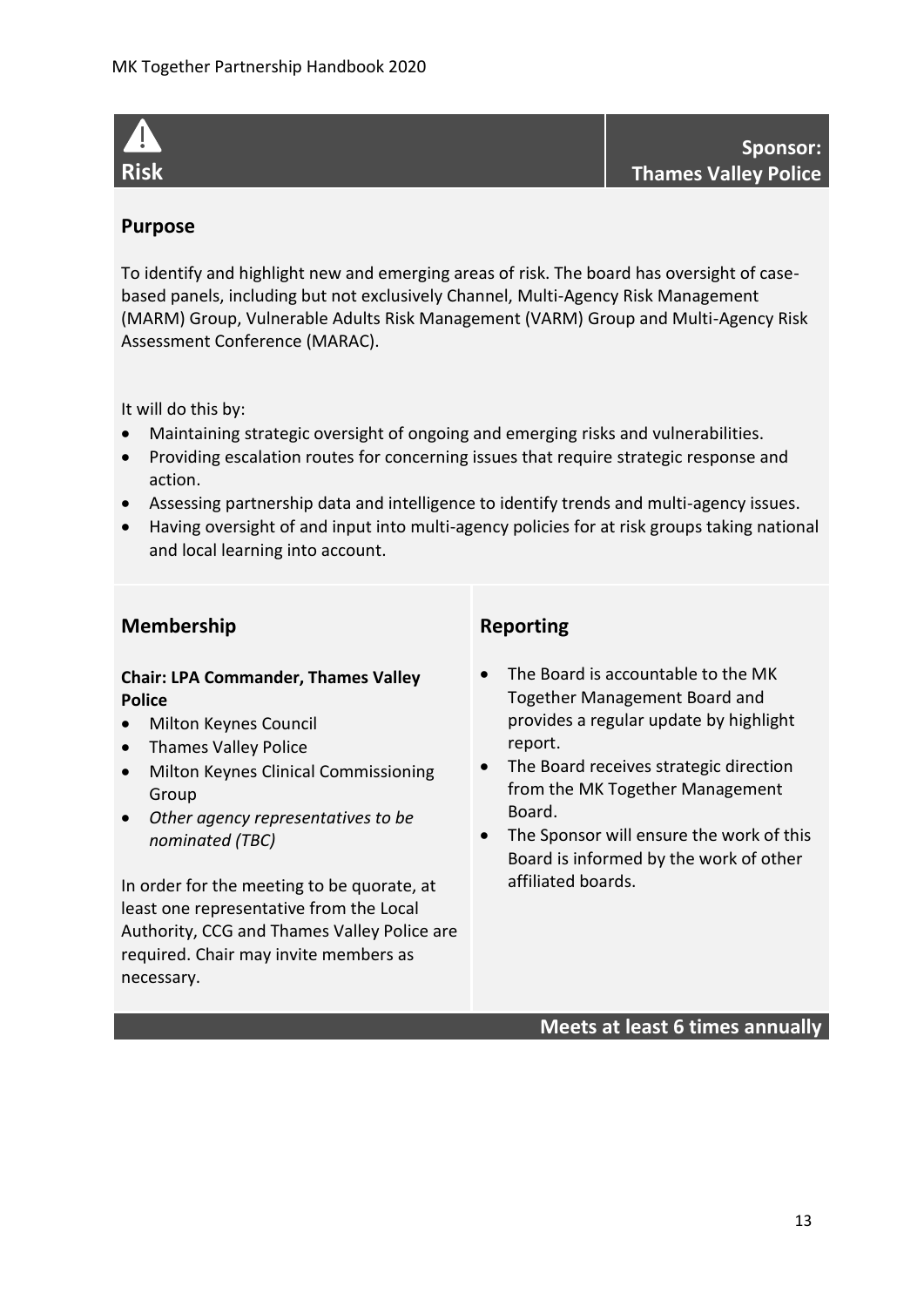

#### **Purpose**

To develop and deliver multi-agency interventions in response to specific intelligence or issues.

It will do this by:

- Ensuring a coordinated partnership approach to responding to local intelligence by taking appropriate action.
- Developing awareness raising campaigns and joint disruption or enforcement operations.
- Designing and delivering a calendar of communications and engagement activities taking account of trends, national events and campaigns.

#### **Membership**

The Tasking Board is made up of representatives of the following agencies, who are empowered by their agency to make decisions:

#### **Chair: Director of Policy, Insight and Communications, Milton Keynes Council**

- Milton Keynes Council
- Thames Valley Police
- Milton Keynes Clinical Commissioning Group
- *Other agency representatives to be nominated (TBC)*

The Chair may invite members as necessary.

In order for the meeting to be quorate, at least one representative from the Local Authority, CCG and Thames Valley Police are required. Chair may invite members as necessary.

#### **Reporting**

- The Board is accountable to the MK Together Management Board and provides a regular update by highlight report.
- The Board receives strategic direction from the MK Together Management Board.
- The Sponsor will ensure the work of this Board is informed by the work of other affiliated boards.

#### **Financial responsibility**

The Tasking Board is allocated £20k in funding from Police and Crime Commissioner funding to support initiatives to reduce crime and anti-social behaviour.

This budget is managed by The MK Together Team and the Deputy Local Policing Commander.

#### **Meets at least 6 times annually**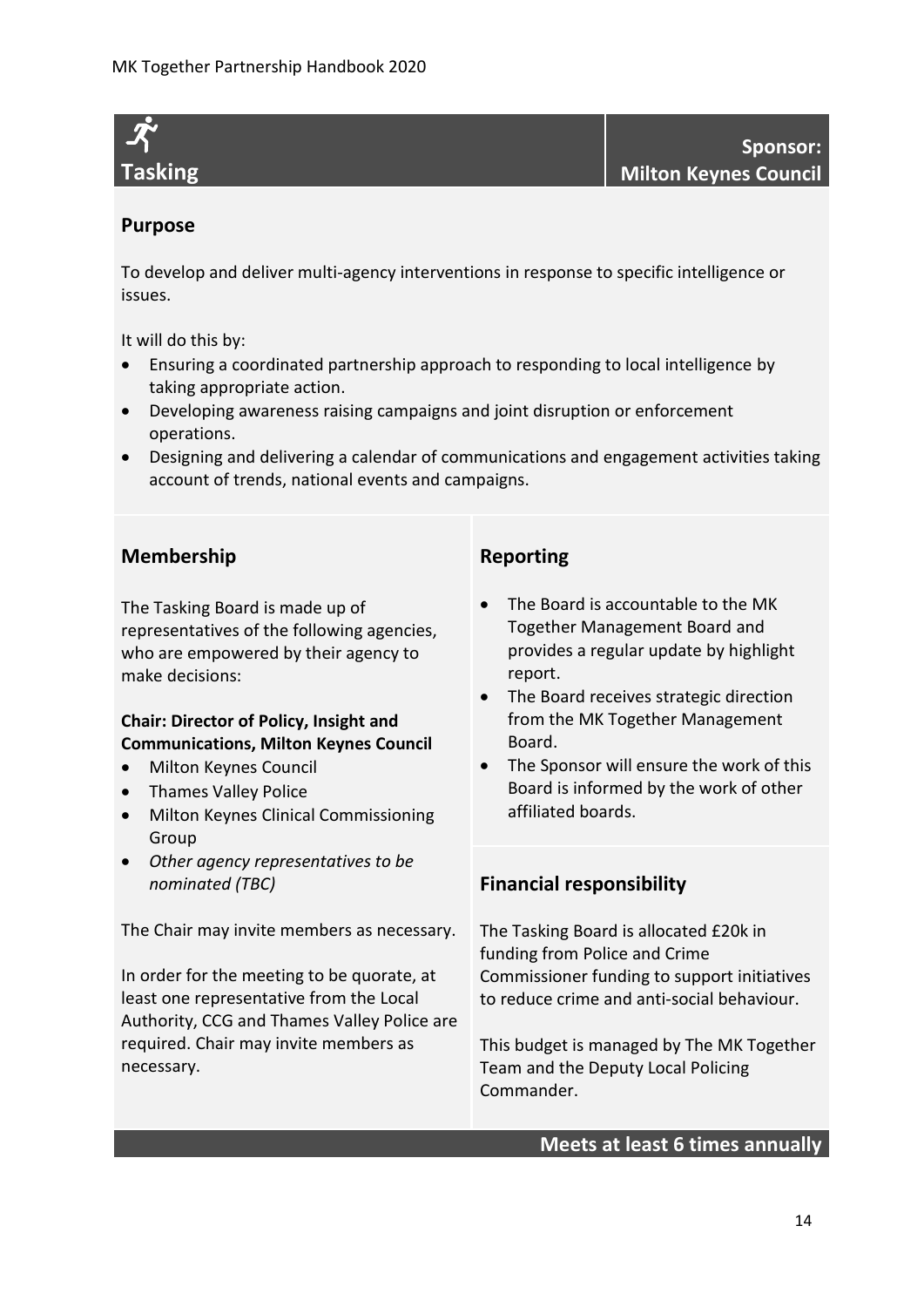#### hh.

#### **Assurance**

**Sponsor: Milton Keynes Clinical Commissioning Group**

#### **Purpose**

To monitor performance in priority areas and organise thematic reviews, audits and data reviews. It is responsible for oversight of statutory safeguarding assurance duties.

It will do this by:

- System wide performance monitoring for progress against priorities and statutory obligations.
- Analysing partnership data to recognise good or improved practice for sharing across the partnership and escalate risks to the appropriate board.
- Facilitating peer led single and multi-agency audits, deep dives and thematic reviews to ensure good practice across the system.
- Carrying out the annual Review of Restraint at Oakhill STC.
- Completing the annual strategic assessment on behalf of the Community Safety Partnership.
- Overseeing the development and publication of an annual report.
- Monitoring action plans from review activity and ensuring learning from reviews is implemented.

#### **Membership**

#### **Chair: TBC**

- Milton Keynes Council
- Thames Valley Police
- Milton Keynes Clinical Commissioning Group
- Independent Scrutineer
- *Other agency representatives to be nominated (TBC)*

The Chair may invite members as necessary.

#### **Reporting**

- The Board is accountable to the MK Together Management Board and provides a regular update by highlight report.
- The Board receives strategic direction from the MK Together Management Board.
- The Sponsor will ensure the work of this Board is informed by work by other affiliated boards.
- The Sponsor will liaise directly with the Workforce Board Chair where review action plans highlight issues related to workforce competency.

#### **Meets at least 12 times annually**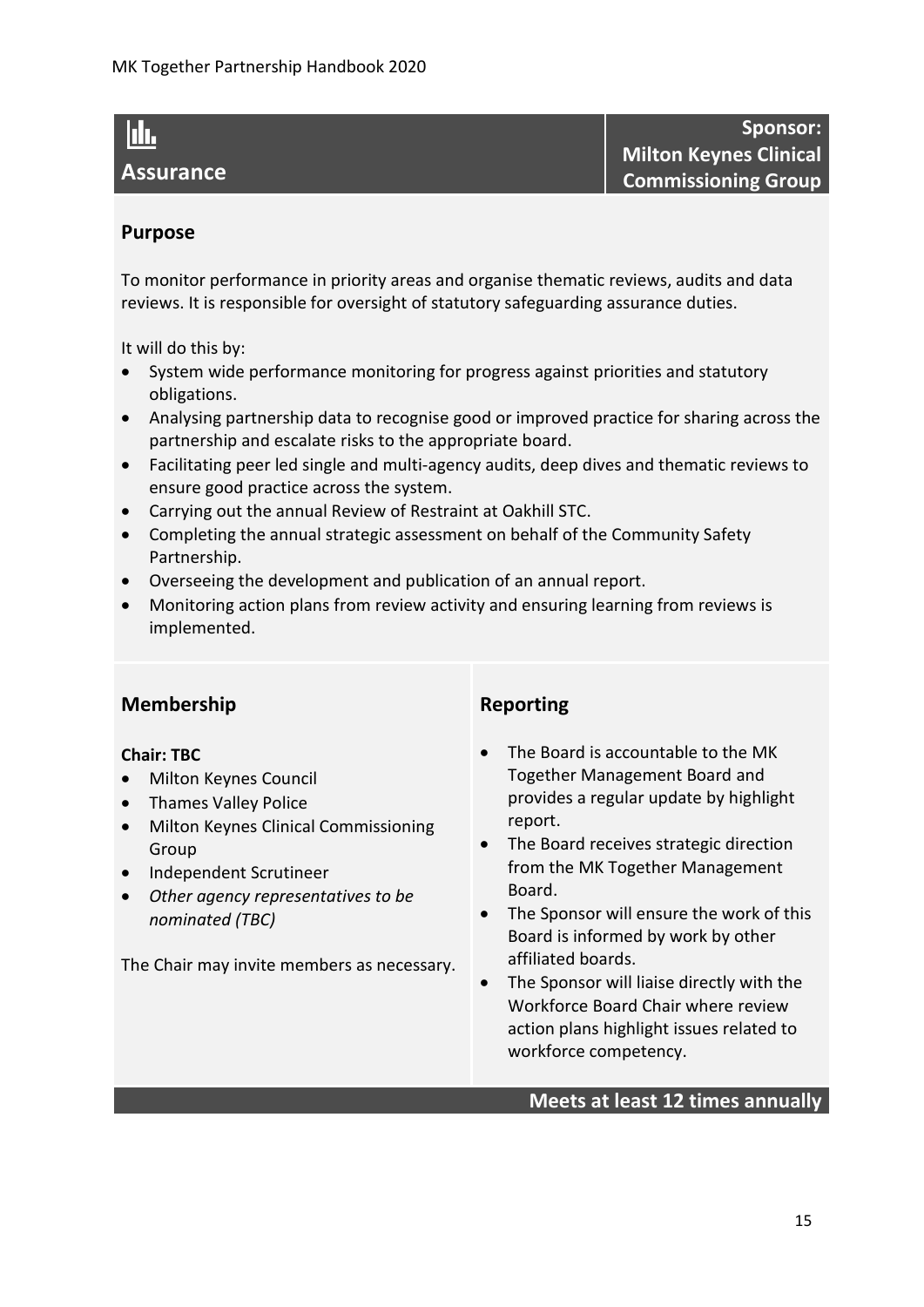## **Review**

**Sponsor: Milton Keynes University Hospital Foundation Trust**

#### **Purpose**

To manage local and statutory practice reviews, ensuring they are appropriately commissioned, meet quality expectations and clear actions are identified. This includes:

- Successfully completing statutory Child Safeguarding Practice Reviews (Working Together 2018), Safeguarding Adult Reviews (Care Act 2014) and Domestic Homicide Reviews (Domestic Violence, Crime and Victims Act 2004) within specified timescales.
- Successfully completing local learning reviews on referrals that do not meet the statutory threshold however opportunities for learning are present.
- Overseeing a robust referral system to ensure all opportunities for learning are recognised and acted upon.
- Monitoring the quality of reviews and reports, and overseeing publication where appropriate.
- Developing SMART action plans from review recommendations.
- Developing learning bulletins which will be disseminated to the workforce.

#### **Membership**

The Review Board is a multiagency group made up of safeguarding leads from the following agencies:

#### **Chair: Group Head of Commissioning, Milton Keynes Council**

- Milton Keynes Council
- Thames Valley Police
- Milton Keynes Clinical Commissioning Group
- *Other agency representatives to be nominated (TBC)*

In order for the meeting to be quorate, at least one representative from the Local Authority, CCG and Thames Valley Police are required. Chair may invite members as necessary.

#### **Reporting**

- The Board is accountable to the MK Together Management Board and provides a regular update by highlight report.
- The Board receives strategic direction from the MK Together Management Board.
- The Sponsor will ensure the work of this Board is informed by the work of other affiliated boards.

#### **Financial responsibility**

The Review Board will deliver reviews on behalf of the MK Together Management Board and ensure that best value for money is achieved when procuring independent reviewers.

- The Review Board will escalate financial risks to MK Together Management Board.
- The Review Board will escalate additional spend on individual reviews that is outside of the allocated budget.